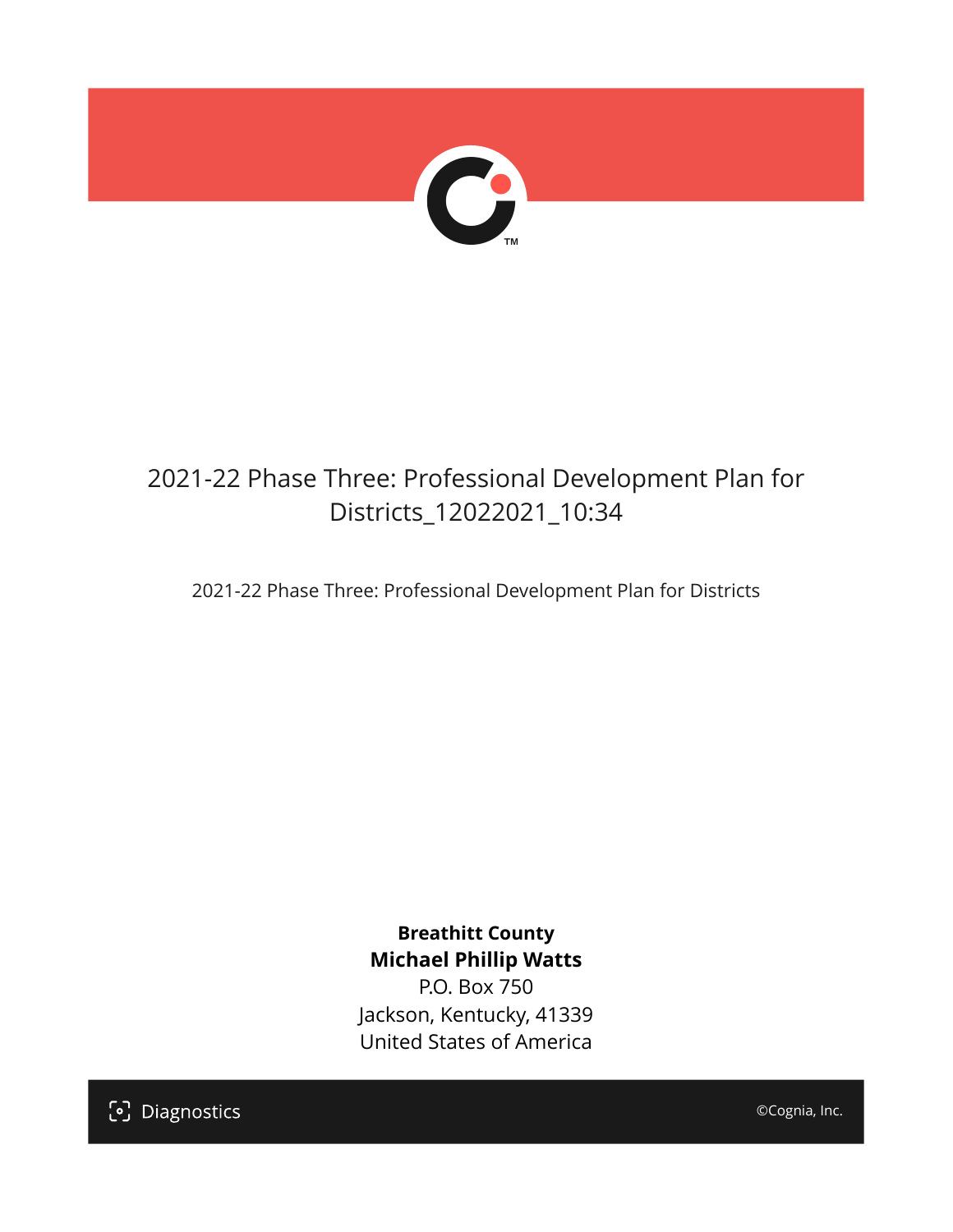Districts\_12022021\_10:34 - Generated on 04/06/2022

Breathitt County

# **Table of Contents**

| 2021-22 Phase Three: Professional Development Plan for Districts |  |
|------------------------------------------------------------------|--|
| Attachment Summary                                               |  |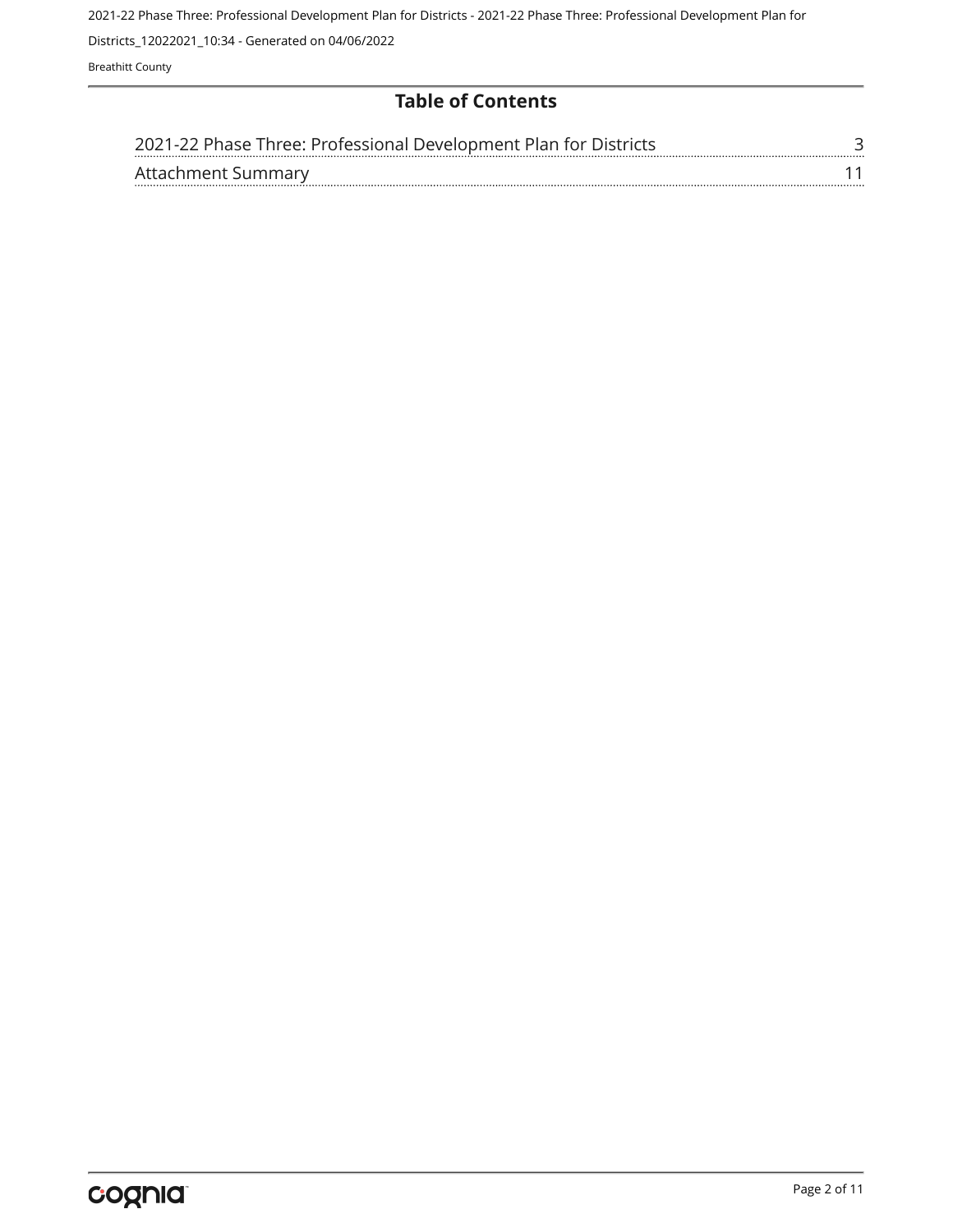2021-22 Phase Three: Professional Development Plan for Districts - 2021-22 Phase Three: Professional Development Plan for Districts\_12022021\_10:34 - Generated on 04/06/2022 Breathitt County

# <span id="page-2-0"></span>**2021-22 Phase Three: Professional Development Plan for Districts**

The purpose of this diagnostic is to support the district in designing and implementing a professional development plan that aligns to the goals established in KRS 158.6451 and the local needs assessment. The basis of the professional development plan aligns to [704 KAR 3:035,](https://apps.legislature.ky.gov/Law/kar/704/003/035.pdf) which states the following:

Annual Professional Development Plan:

Section 2. Each local school and district shall develop a process to design a professional development plan that meets the goals established in KRS 158.6451 and in the local needs assessment. A school professional development plan shall be incorporated into the school improvement plan and shall be made public prior to the implementation of the plan. The local district professional development plan shall be incorporated into the district improvement plan and posted to the local district Web site prior to the implementation of the plan.

Section 3. Each school and local district professional development plan shall contain the following elements:

1. A clear statement of the school or district mission

2. Evidence of representation of all persons affected by the professional development plan

3. A needs assessment analysis

4. Professional development objectives that are focused on the school or district mission, derived from the needs assessment, and specify changes in educator practice needed to improve student achievement; and

5. A process for evaluating impact on student learning and improving professional learning, using evaluation results

Research demonstrates a positive link between high-quality professional learning (HQPL), teaching practices and student outcomes. Effective professional learning not only has the potential to improve both classroom instruction and student outcomes, but also it can be effective in recruiting and retaining teachers. When designing and/or selecting HQPL at the local level, it is important to ensure alignment to the characteristics of [High-Quality Professional](https://education.ky.gov/curriculum/standards/kyacadstand/Documents/Characteristics_of_HQPL.pdf) [Learning.](https://education.ky.gov/curriculum/standards/kyacadstand/Documents/Characteristics_of_HQPL.pdf)

1. What is the district's mission?

BREATHITT COUNTY SCHOOLS VISION Graduates Prepared for College, Career, and Community MISSION Breathitt County Schools will accomplish this vision by: Putting students FIRST in ALL decision making, Setting high expectations for student achievement, Advocating for every child, Promoting growth for students and staff, Actively engaging community stakeholders, and Promoting positive school/ community culture. OUR CORE BELIEFS ALL children can learn. Teachers do make a difference. Effective principals lead teaching and learning at their schools. All school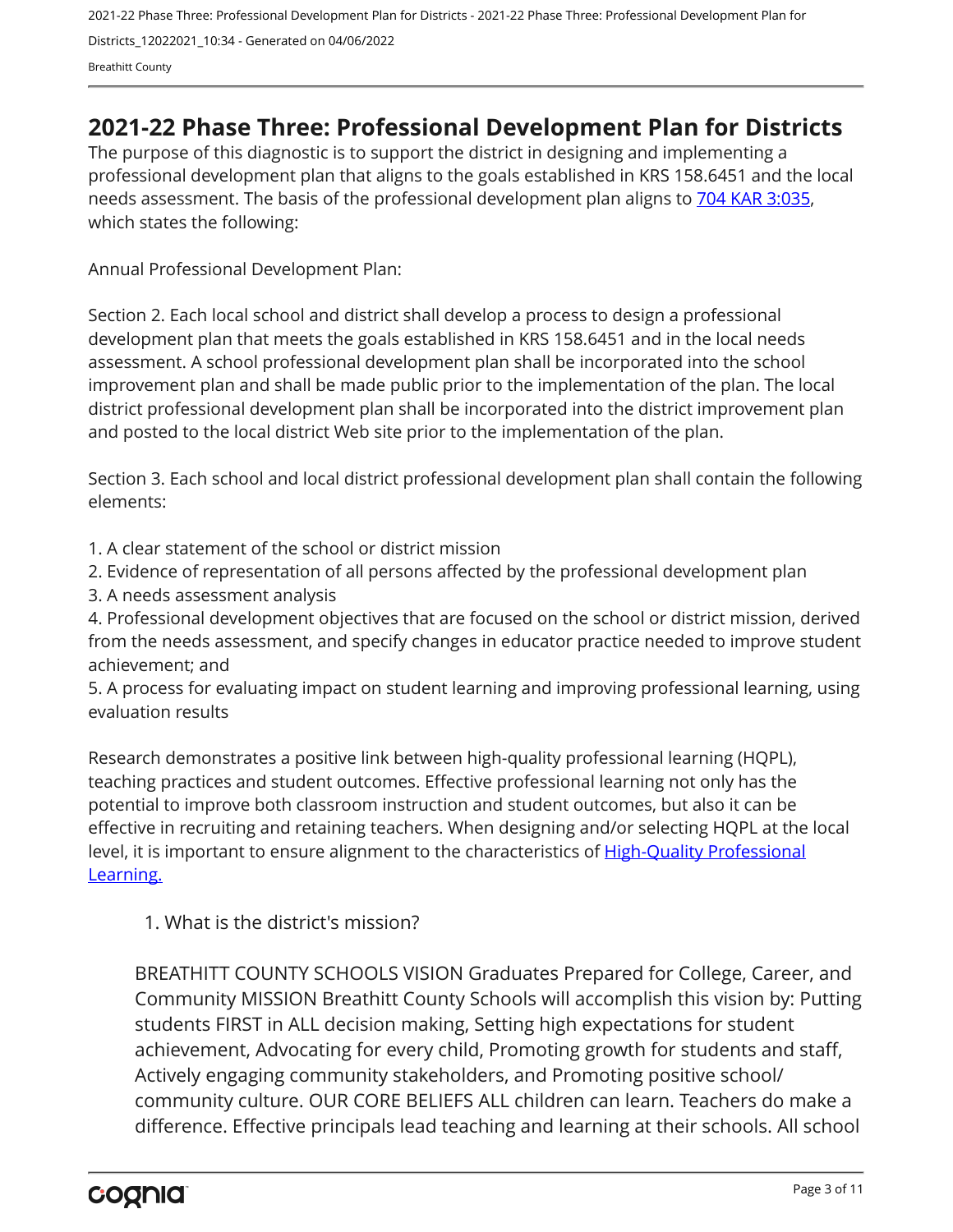Breathitt County

and district staff contribute to student success. High expectations are essential to student achievement. Two-way communication and positive partnerships lead to student success. OUR DISTRICT COMMITMENTS To support this vision and mission, Breathitt County Schools will ensure that all students have access to: A guaranteed, viable curriculum that incorporates deep engagement and grade-appropriate assignments Well-equipped, safe facilities that promote student learning Highly effective faculty and staff that deliver strong instruction Services that support the whole child

2. The needs assessment provides the framework for **all** districts to clearly identify their most critical areas for improvement that will be addressed in the planning process through the development of goals, objectives, strategies, and activities.

Based on the most critical areas for improvement identified in the completed needs assessment per [703 KAR 5:225](https://apps.legislature.ky.gov/law/kar/703/005/225.pdf) (3), what are the district's **top two priorities** for professional development that support continuous improvement?

Priority for professional development 1 -- Strategies to Address Learning Loss Priority for professional development 2 -- Instructional Planning

# **ATTACHMENTS**

# **Attachment Name**

**Meeting Agenda** 



Planning Meeting Collaboration Jamboard

3. How do the identified **top two priorities** for professional development relate to district goals?

Both of these priorities related directly to the proficiency and separate academic indicator goals for the district: Proficiency: Increase proficiency in reading in elementary to 63.3, in middle school to 67.3, and in high school to 55.0 by 2024-2025 as measured by state-required academic assessments. Increase proficiency in math in elementary to 56.4, in middle school to 51.9, and in high school to 45.2 by 2024-2025 as measured by state-required academic assessments. SAI: Increase proficiency in science in the elementary to 45.2, in the middle school to 33.8, and in the high school to 39.3 by 2024-2025 as measured by state-required academic assessments. Increase proficiency in writing in the elementary to 60.38, in the middle school to 60.0, and in the high school to 69.6 by 2024-2025 as measured by state-required academic assessments. Increase proficiency in social studies in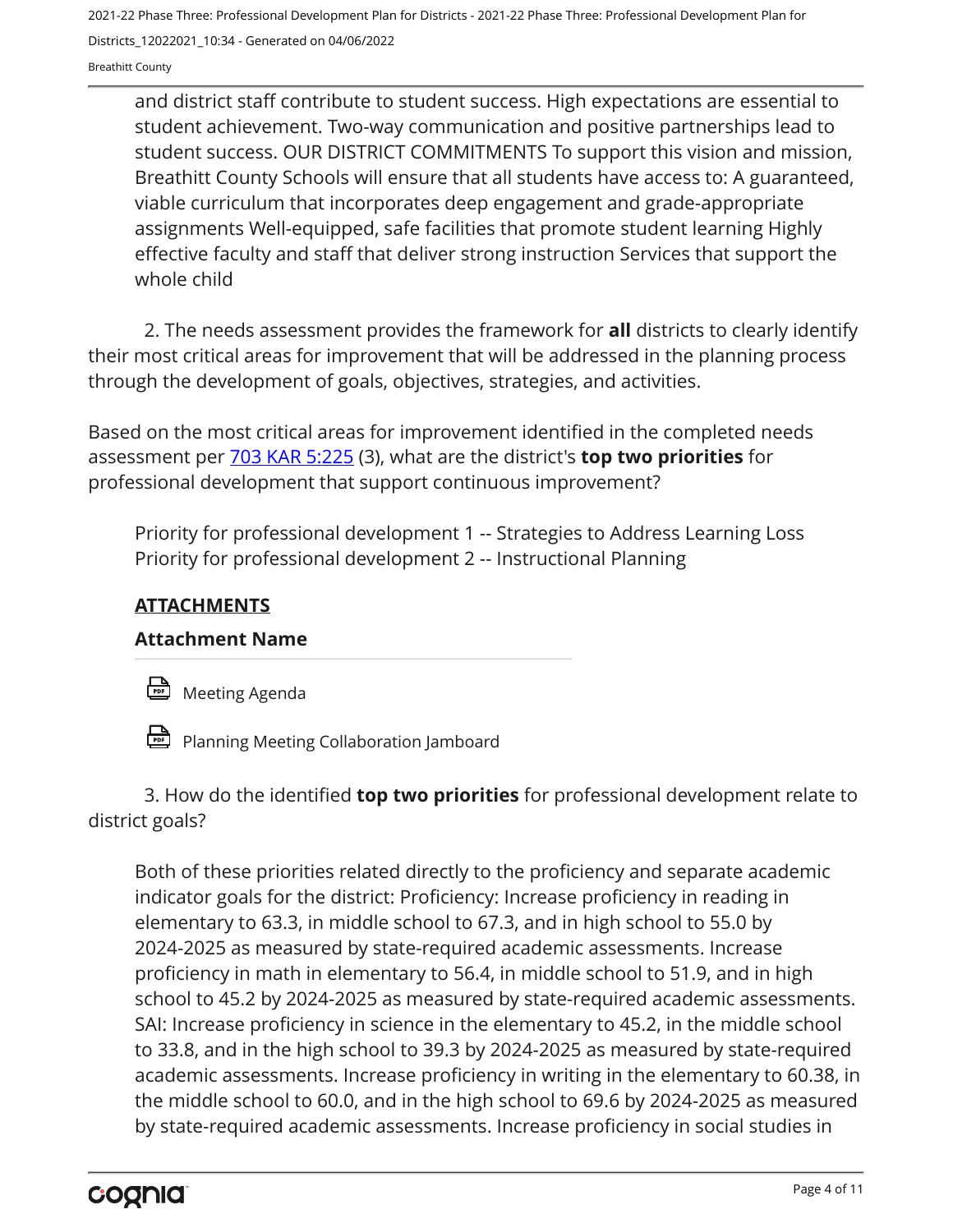Districts\_12022021\_10:34 - Generated on 04/06/2022

Breathitt County

the elementary to 71.6 and in the middle school to 60.9 by 2024-2025 as measured by state-required academic assessments.

# **ATTACHMENTS**

#### **Attachment Name**

Meeting Agenda

4a. For the first priority need, what are the specific objectives for the professional development aligned to the district goal(s)? Consider the long and short term changes that need to occur in order to meet the goal.

Short Term: Establishing a district wide expectation around differentiation of instruction and varied instructional strategies Long Term: Provide professional learning for teachers focused on: Differentiation of instruction Scaffolding Formative assessment Intervention Strategies Goal Setting Active Engagement

#### **ATTACHMENTS**

#### **Attachment Name**



Priority for Professional Development 1 Planning document

4b. What are the intended results? (student outcomes; educator beliefs, practices, etc.)

Closing the gap of learning loss Decrease in SPED referrals Educators feel more successful

# **ATTACHMENTS**

#### **Attachment Name**



Priority for Professional Development 1 Planning document

4c. What will be the indicators of success? Consider the completed actions or markers that need to occur that would indicate the goals and objectives have been achieved.

Increase proficiency Decrease in numbers of students in Tier 2 & 3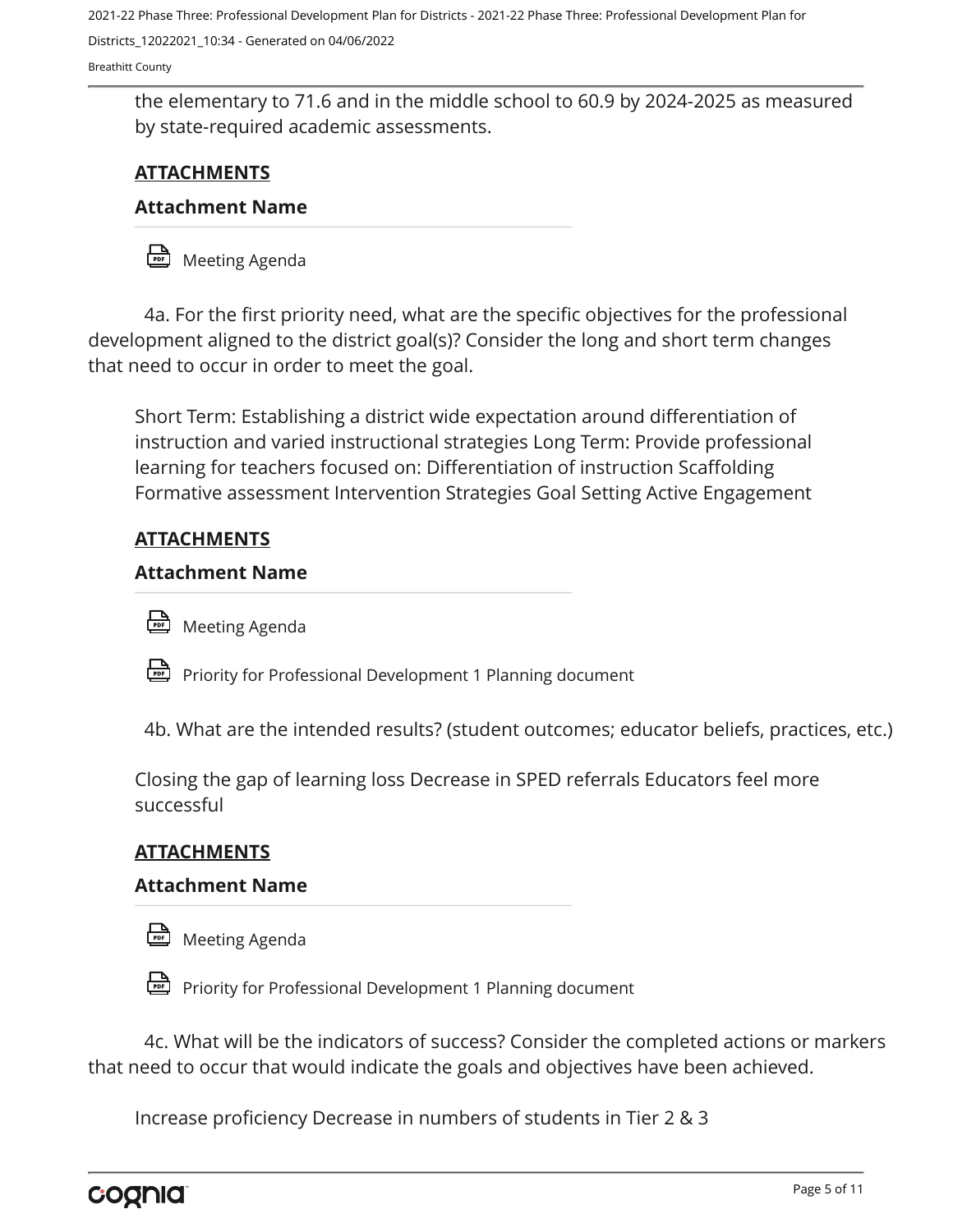2021-22 Phase Three: Professional Development Plan for Districts - 2021-22 Phase Three: Professional Development Plan for Districts\_12022021\_10:34 - Generated on 04/06/2022 Breathitt County

# **ATTACHMENTS**

# **Attachment Name**





Priority for Professional Development 1 Planning document

4d. Who is the targeted audience for the professional development?

Teachers Support Staff Administrators

# **ATTACHMENTS**

#### **Attachment Name**

**Meeting Agenda** 

Priority for Professional Development 1 Planning document

4e. Who is impacted by this component of professional development? (students, teachers, principals, district leaders, etc.)

Students Teachers Principals District Leaders

# **ATTACHMENTS**

#### **Attachment Name**



Priority for Professional Development 1 Planning document

4f. What resources are needed to support the professional development? (staff, funding, technology, materials, time, etc.)

Funding Time/Collaboration Staff

# **ATTACHMENTS**

#### **Attachment Name**



Meeting Agenda

cognia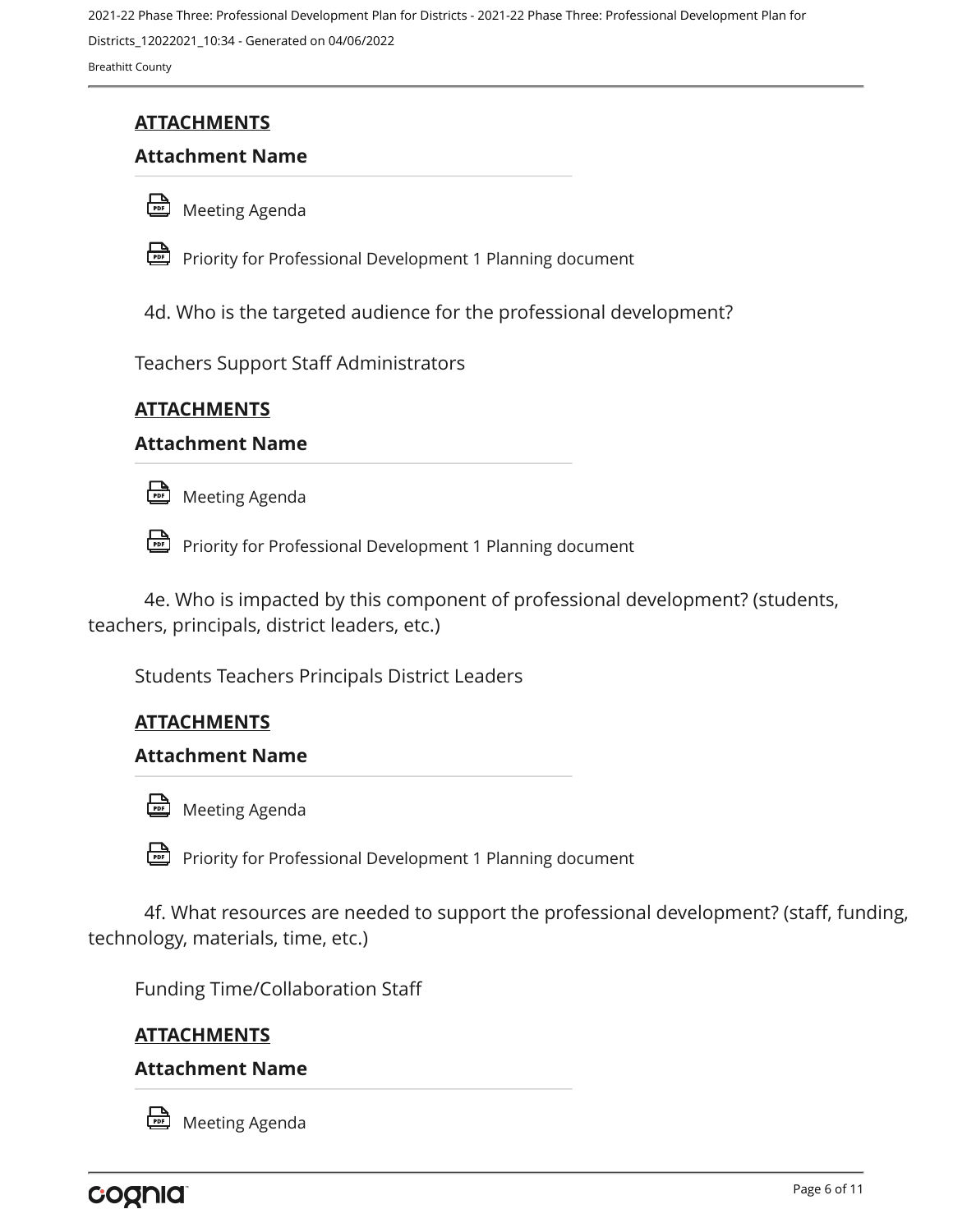2021-22 Phase Three: Professional Development Plan for Districts - 2021-22 Phase Three: Professional Development Plan for Districts\_12022021\_10:34 - Generated on 04/06/2022

Breathitt County

Priority for Professional Development 1 Planning document

4g. What ongoing supports will be provided for professional development implementation? (coaching, professional learning communities, follow up, etc.)

District and School PLCs Feedback and Support Visits

# **ATTACHMENTS**

# **Attachment Name**

**Meeting Agenda** 

Priority for Professional Development 1 Planning document

4h. How will the professional development be monitored for evidence of implementation? Consider data (student work samples, grade-level assessments, classroom observations, etc.) that will be gathered, persons responsible and frequency of data analysis.

Progress Monitoring Data Guided Planning Process PLC Data Presentations--Weekly Ewalk Data--Daily MTSS Data-Monthly ELEOT-3x per year

# **ATTACHMENTS**

# **Attachment Name**

**Meeting Agenda** 

**Priority for Professional Development 1 Planning document** 

5a. For the second priority need, what are the specific objectives for the professional development aligned to the district goal(s)? Consider the long and short term changes that need to occur in order to meet the goal.

Short Term: Establishing a district wide expectation around backwards design, learning intentions, success criteria Long Term: Provide professional learning for teachers focused on: classroom management, active engagement strategies, inquiry learning, success criteria, learning intentions (teacher clarity).

# **ATTACHMENTS**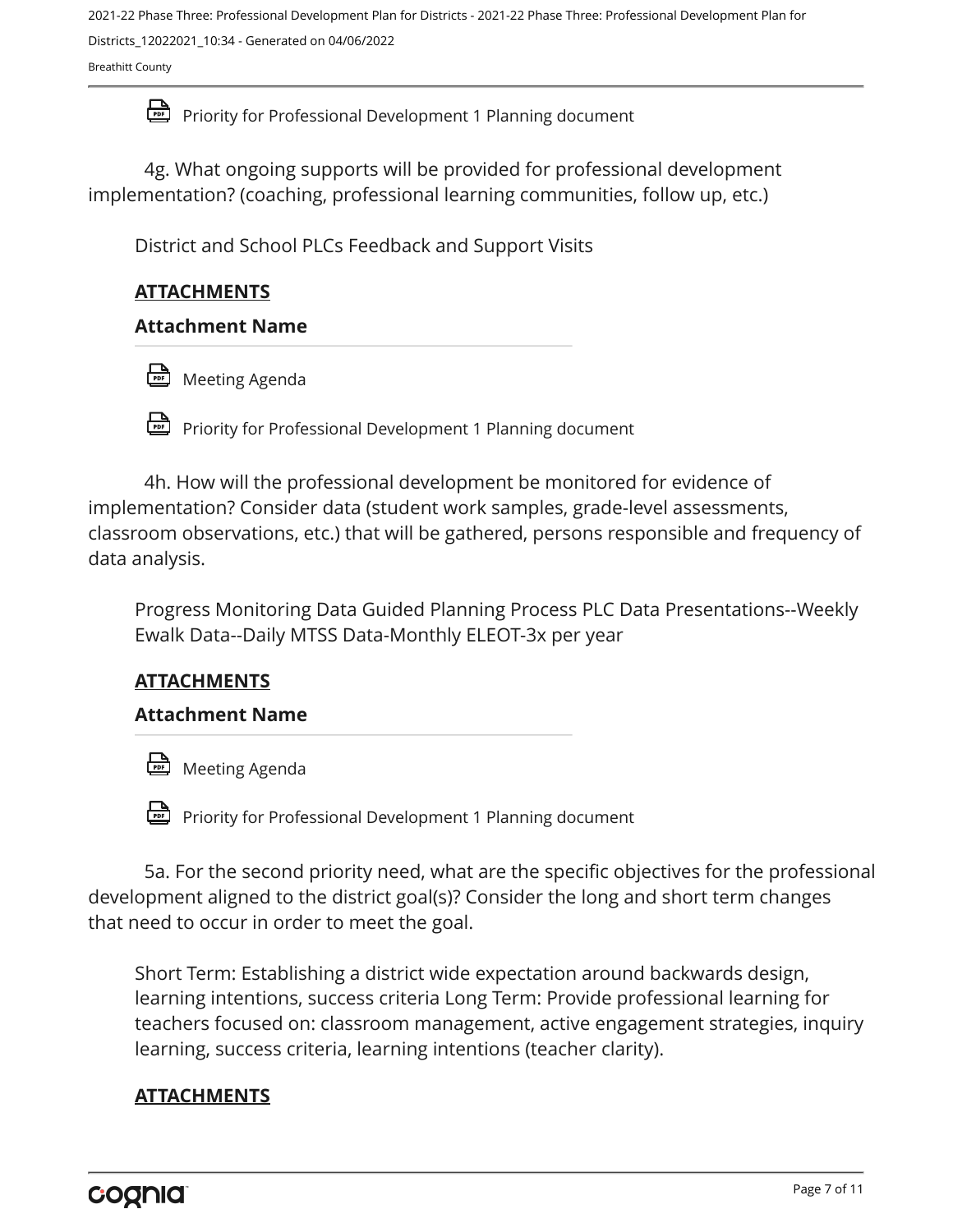Districts\_12022021\_10:34 - Generated on 04/06/2022

Breathitt County

# **Attachment Name**





**Priority for Professional Development 2 Planning Document** 

5b. What are the intended results? (student outcomes; educator beliefs, practices, etc.)

Teachers are provided with instructions strategies that focus on the priority need

# **ATTACHMENTS**

#### **Attachment Name**

Meeting Agenda

Priority for Professional Development 2 Planning Document

5c. What will be the indicators of success? Consider the completed actions or markers that need to occur that would indicate the goals and objectives have been achieved.

District feedback visits; PLCs, eWalks; ELEOT, Increase Proficiency

# **ATTACHMENTS**

#### **Attachment Name**



**Priority for Professional Development 2 Planning Document** 

5d. Who is the targeted audience for the professional development?

Administrators, Teachers

#### **ATTACHMENTS**

#### **Attachment Name**



**Meeting Agenda** 

Priority for Professional Development 2 Planning Document

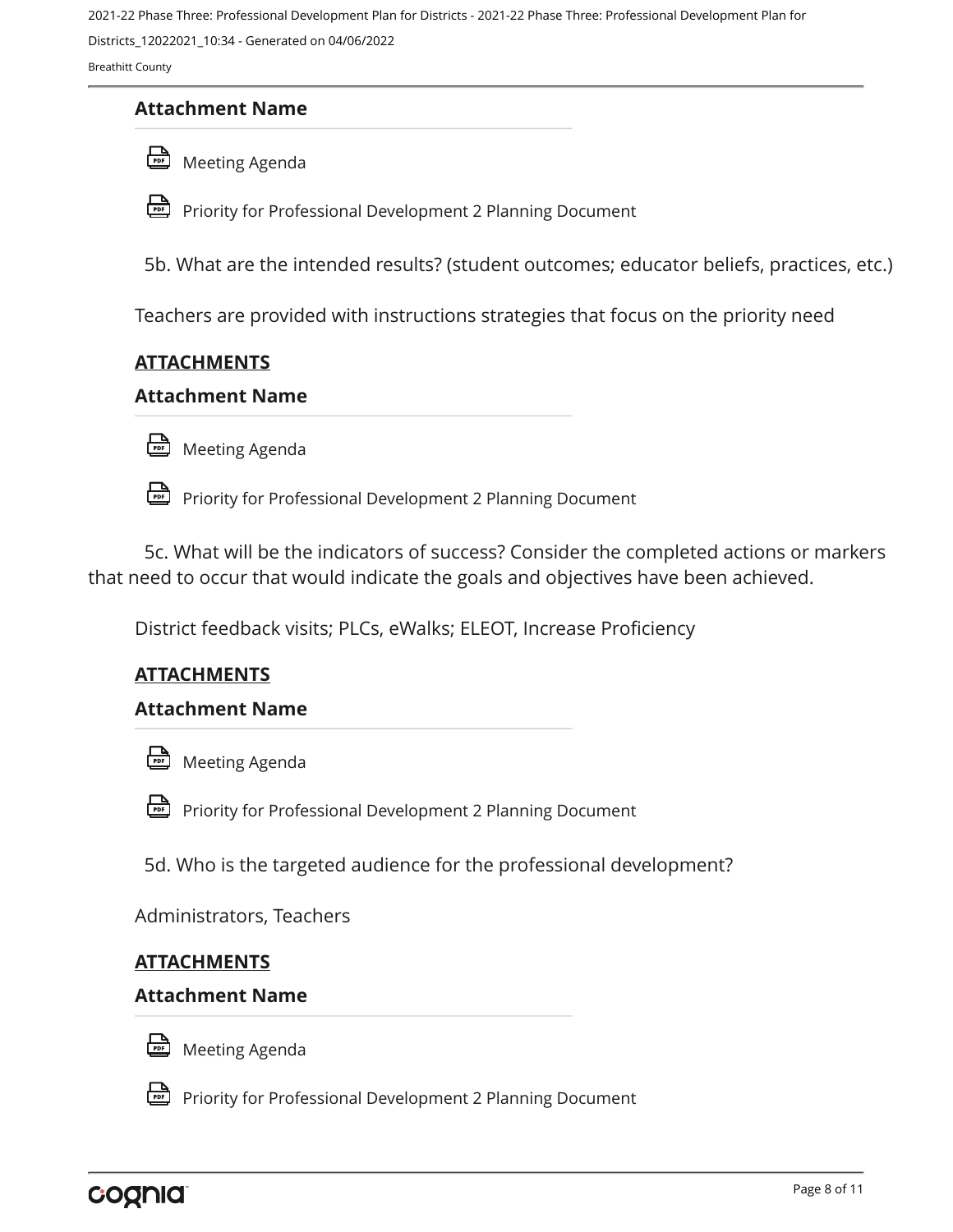2021-22 Phase Three: Professional Development Plan for Districts - 2021-22 Phase Three: Professional Development Plan for Districts\_12022021\_10:34 - Generated on 04/06/2022 Breathitt County

5e. Who is impacted by this component of professional development? (students, teachers, principals, district leaders, etc.)

Administrators, Teachers, Students

# **ATTACHMENTS**

#### **Attachment Name**



Priority for Professional Development 2 Planning Document

5f. What resources are needed to support the professional development? (staff, funding, technology, materials, time, etc.)

Funding for facilitators; time; support for new teachers and their mentors; training materials

#### **ATTACHMENTS**

#### **Attachment Name**



Priority for Professional Development 2 Planning Document

5g. What ongoing supports will be provided for professional development implementation? (coaching, professional learning communities, follow up, etc.)

PLCs; Mentor/Mentee Program; Feedback; Coaching; Follow-up feedback on long term goals.

#### **ATTACHMENTS**

#### **Attachment Name**



Meeting Agenda

Priority for Professional Development 2 Planning Document

5h. How will the professional development be monitored for evidence of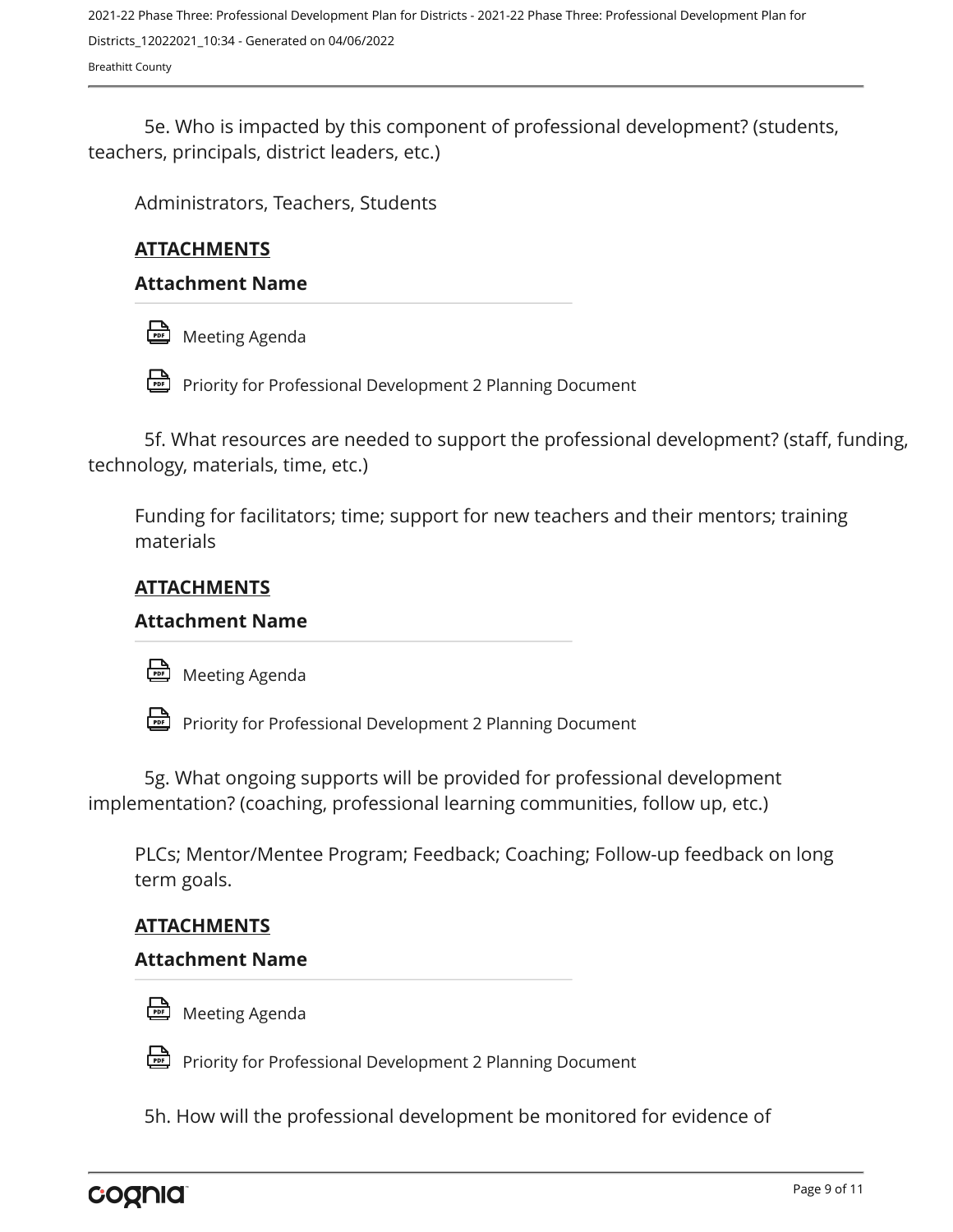2021-22 Phase Three: Professional Development Plan for Districts - 2021-22 Phase Three: Professional Development Plan for Districts\_12022021\_10:34 - Generated on 04/06/2022

Breathitt County

implementation? Consider data (student work samples, grade-level assessments, classroom observations, etc.) that will be gathered, persons responsible and frequency of data analysis.

District feedback visits -- District CIA Team; monthly PLCs -- Principals; weekly eWalk -- School & District Admin; daily ELEOT -- School & District Admin; 3x a year

# **ATTACHMENTS**

# **Attachment Name**

**Meeting Agenda** 

Priority for Professional Development 2 Planning Document

6. Optional Extension: If your district has identified additional professional development priorities that you would like to include, you may upload an attachment with the answers to question 3 and a-h as seen in questions 4 and 5. If you do not wish to include an optional extension, please list N/A in the space provided below.

N/A